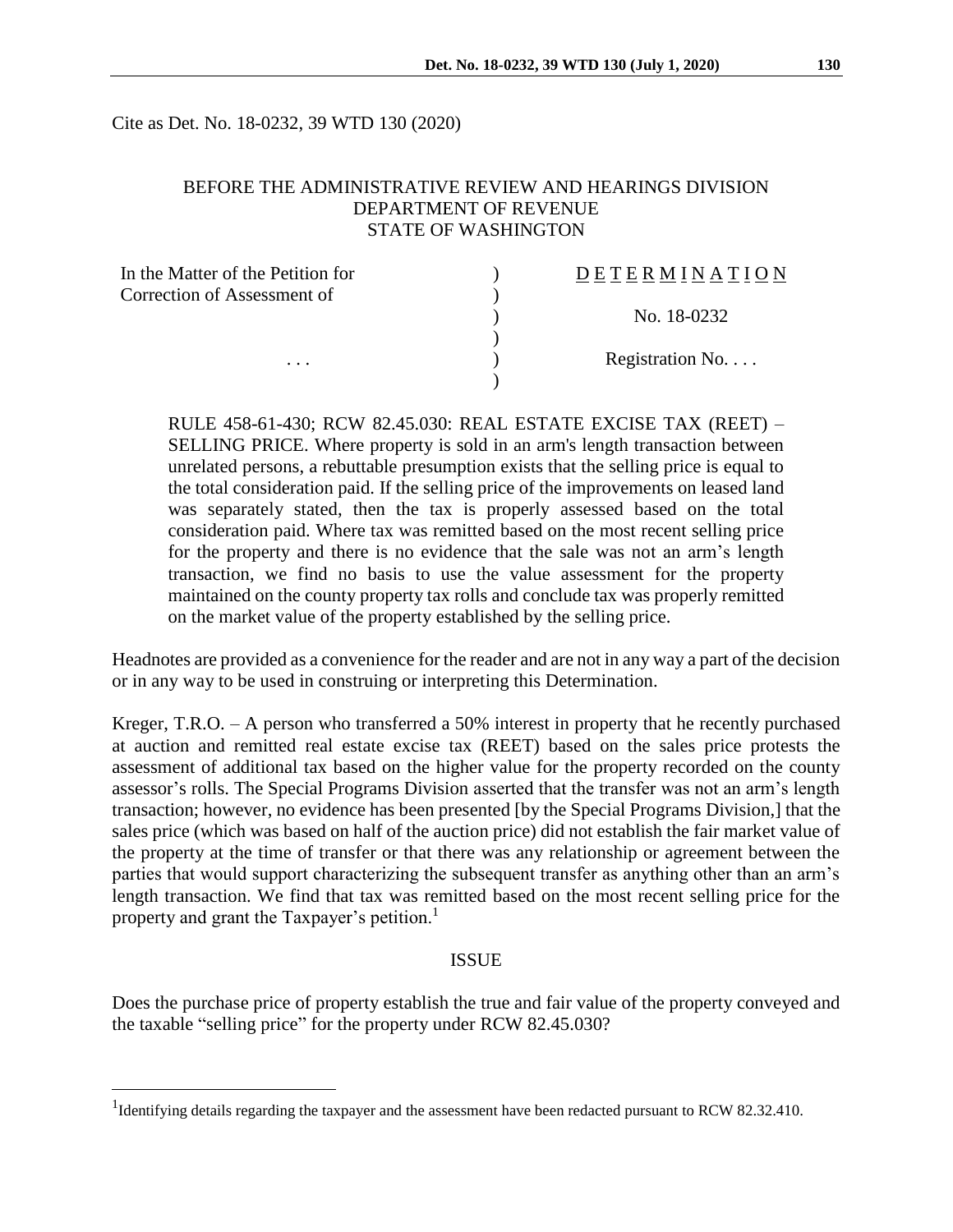## FINDINGS OF FACT

Taxpayer purchased real property located in …County in a foreclosure sale . . . . The minimum bid for the property at issue was  $\hat{\mathcal{S}}$ ..., and the Taxpayer was the successful bidder, purchasing the property for \$ . . . . That transfer was recorded . . . . REET was paid on this purchase and there is no assertion that any additional tax is due on the purchase of the property by the Taxpayer.

At issue here is the subsequent conveyance of a fifty percent interest in the property. At the ... auction, Taxpayer began a discussion with [Third Party], who had unsuccessfully bid on properties, including the property purchased by the Taxpayer. The Taxpayer subsequently offered [Third Party] a 50% interest in the property he just purchased if [Third Party] was willing to pay half of the purchase price. [Third Party] agreed and paid the Taxpayer \$ . . . , and on . . . , the transfer was recorded and REET was remitted based on the \$ . . . purchase price.

The Department of Revenue's Special Programs Division subsequently contacted the Taxpayer to inquire about the transfer as the assessed value of the parcel per . . . County Assessor's Office was \$ . . . . The Taxpayer provided information on the purchase and subsequent transfer. . . . Special Programs issued an assessment to the Taxpayer for \$ . . . in additional REET due on the transfer to [Third Party], asserting that this was not an arm's length transaction and assessing tax based on the higher value for the property recorded in the . . . County tax rolls. The Taxpayer timely petitioned for review of the assessment.

### ANALYSIS

Washington's REET is imposed on the "sale of real property" measured by its "selling price." RCW 82.45.060. RCW 82.45.010 defines the term "sale" for REET, as follows:

As used in this [REET] chapter, the term "sale" has its ordinary meaning and includes any conveyance . . . or transfer of the ownership of or title to real property . . . or any estate or interest therein for a valuable consideration . . . .

RCW 82.45.010(1). RCW 82.45.020(1) defines "selling price," for purposes of REET, as follows:

As used in this chapter, the term "selling price" means the true and fair value of the property conveyed. If property has been conveyed in an arm's length transaction between unrelated persons for a valuable consideration, a rebuttable presumption exists that the selling price is equal to the total consideration paid . . . .

WAC  $458-61A-101(2)(c)$  defines "true and fair value" as: "market value, which is the amount of money that a willing, but unobliged, buyer would pay a willing, but unobligated, owner for real property, taking into consideration all reasonable, possible uses of the property."

RCW 82.45.030(4) details a hierarchy for determining taxable selling price:

If the total consideration for the sale cannot be ascertained or the true and fair value of the property to be valued at the time of the sale cannot reasonably be determined, the market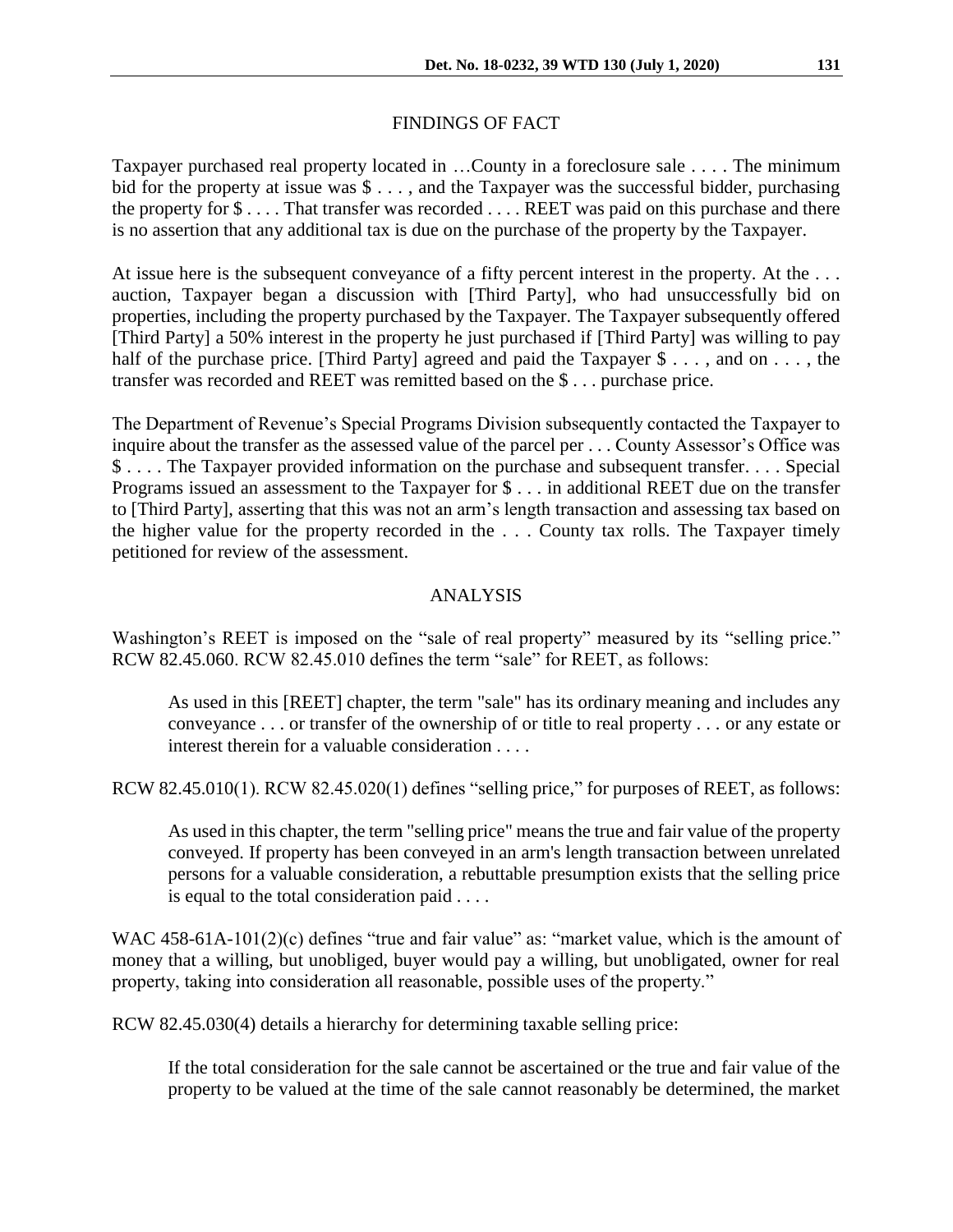value assessment for the property maintained on the county property tax rolls at the time of the sale shall be used as the selling price.

WAC 458-61A-102(19) also addresses selling price and provides:

There is a rebuttable presumption that the true and fair value is equal to the total consideration paid or contracted to be paid to the seller or to another person for the seller's benefit.

(a) When the price paid does not accurately reflect the true and fair value of the property, one of the following methods may be used to determine the true and fair value:

(i) A fair market appraisal of the property; or (ii) An allocation of assets by the seller and the buyer made under section 1060 of the Internal Revenue Code of 1986, as amended.

(b) When the true and fair value of the property at the time of sale cannot reasonably be determined by either of the methods in (a) of this subsection, the market value assessment for the property maintained in the county property tax rolls at the time of sale will be used as the selling price. RCW 82.45.030.

Here we have the sale of property at auction, followed by the subsequent sale between Taxpayer and [Third Party] for half of the auction price, or \$ . . . . In general, an arm's length sale involves "a transaction negotiated by unrelated parties, each acting in his or her own self-interest; the basis for a fair market value determination." Black's Law Dictionary 100 (5th ed. 1979); *see also Washington v. Kleist*, 126 Wn.2d 432, 434, 895 P.2d 398 (1995) ("'Market value' is defined in this state as the price which a well-informed buyer would pay to a well-informed seller, where neither is obliged to enter into the transaction"). The total consideration paid for the property at auction was \$ . . . . The subsequent sale was based on one-half of the auction price paid by Taxpayer, or  $\$ \dots$  While the property sold for an amount substantially below the  $\$ \dots$  value recorded on the . . . County tax rolls at the time of the sale, the \$ . . . purchase price was the amount a buyer was willing to pay for one-half of that property [on the date of the transfer of the 50% interest to Third Party].

Special Programs has generally asserted that this subsequent transfer between the Taxpayer and [Third Party] was not an arm's length transaction, but offers no support for this assertion beyond the fact that the price for this transfer was based on the auction selling price rather than the higher value on the county assessor's tax rolls. While the Taxpayer and [Third Party] are acquainted with one another, there is no evidence of any relationship that would support characterizing them as related parties. Additionally, there is no evidence or argument made that the auction price was not the market value for the property [the date of the auction], or that the later price [of the transfer of the 50% interest in the property] was not also the market value of the property. [We conclude that Special Programs has not rebutted the presumption that the selling price of the fifty percent interest in the property was \$ . . . . *See* WAC 458-61A-102(19)]